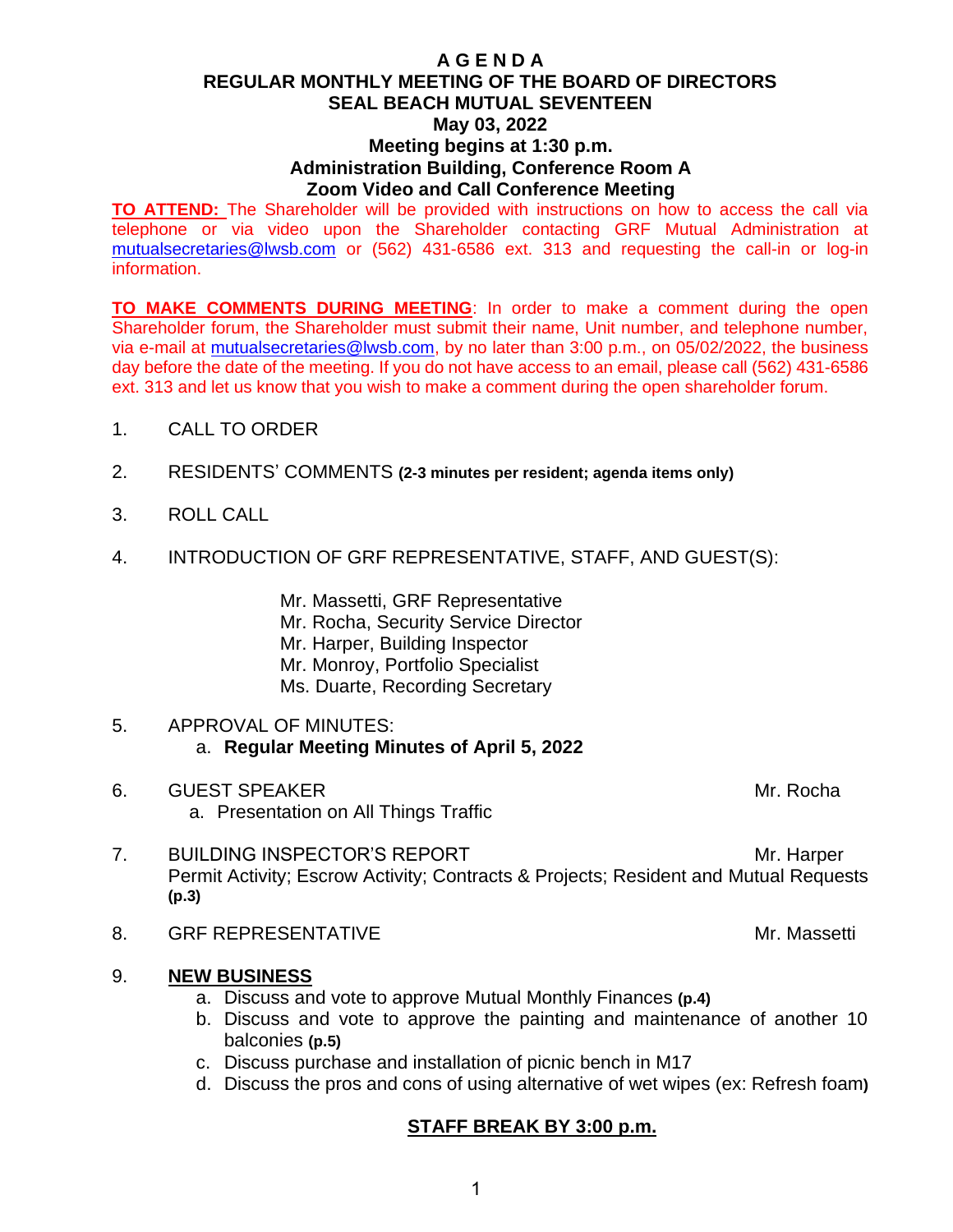| 10.             | <b>PRESIDENT'S REPORT</b>           | Ms. Gassman  |
|-----------------|-------------------------------------|--------------|
| 11 <sub>1</sub> | VICE PRESIDENT'S REPORT             | Mr. Hayes    |
| 12.             | SECRETARY'S REPORT / CORRESPONDENCE | Ms. Williams |
| 13.             | <b>TREASURER'S REPORT</b>           | Mr. Goodner  |
| 14.             | PORTFOLIO SPECIALIST REPORT         | Mr. Monroy   |
|                 |                                     |              |

15. ANNOUNCEMENTS

**ANNUAL SHAREHOLDER'S MEETING: Tuesday, June 28, 2022, 10:00 a.m., Location: Clubhouse 4**

**NEXT MONTHLY BOARD MEETING: Tuesday, July 5, 2022, at 1:30 p.m. Location: Administration Building, Conference Room A, Zoom Video and Call Conference Meeting**

- 16. COMMITTEE REPORTS
	- a. Landscape Committee
	- b. Social Committee
	- c. Emergency Information
	- d. Physical Property Committee
	- e. Architectural Committee
- 17. RESIDENTS' COMMENTS **(2-3 minutes per resident)**
- 18. ADJOURNMENT
- 19. EXECUTIVE SESSION
	- a. Legal Matters
	- b. Contracts
	- c. Assessments/Delinquencies
	- d. Disciplinary Hearings

#### **STAFF WILL LEAVE THE MEETING BY 4:00 p.m.**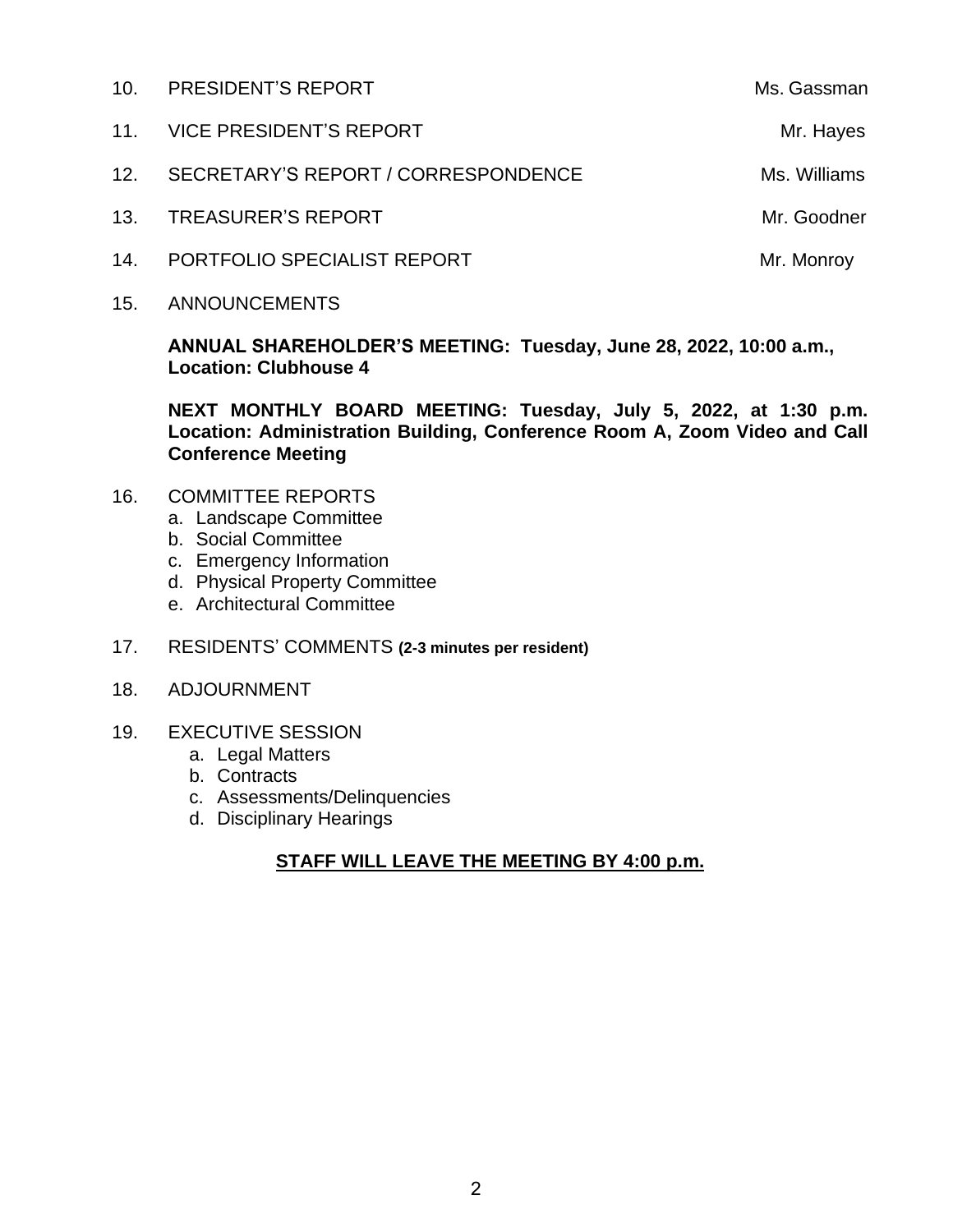### INSPECTOR MONTHLY MUTUAL REPORT

| MUTUAL: 17                          |                                   |                                  |                             |                                      |                               |                   | <b>INSPECTOR: Mark Harper</b> |  |  |
|-------------------------------------|-----------------------------------|----------------------------------|-----------------------------|--------------------------------------|-------------------------------|-------------------|-------------------------------|--|--|
| <b>MUTUAL BOARD MEETING DATE:</b>   |                                   | <b>May 3, 2022</b>               |                             |                                      |                               |                   | <b>Print Date: 4/25/2022</b>  |  |  |
| <b>PERMIT ACTIVITY</b>              |                                   |                                  |                             |                                      |                               |                   |                               |  |  |
| UNIT#                               | <b>DESCRIPTION OF WORK</b>        | <b>GRF/CITY</b><br><b>PERMIT</b> | <b>START</b><br><b>DATE</b> | COMP.<br><b>DATE</b>                 | <b>CHANGE</b><br><b>ORDER</b> | <b>INSPECTION</b> | <b>CONTRACTOR / COMMENTS</b>  |  |  |
| 16-B                                | <b>FLOORING</b>                   | <b>GRF</b>                       | 03/30/22                    | 04/30/22                             | <b>NO</b>                     | <b>NONE</b>       | <b>KARYS CARPET</b>           |  |  |
|                                     |                                   |                                  |                             |                                      |                               |                   |                               |  |  |
| <b>Contract Services</b>            |                                   |                                  |                             | <b>Project Description</b>           |                               |                   | <b>Expiration</b>             |  |  |
| J & J Landscaping                   |                                   |                                  |                             | <b>Landscape Maintenance</b>         |                               |                   | 10/31/2022                    |  |  |
| <b>Prostar Mechanical Services</b>  |                                   |                                  |                             | <b>Preventative Care for Boilers</b> |                               |                   | 9/1/2022                      |  |  |
| <b>Innovative Cleaning Services</b> |                                   |                                  |                             |                                      |                               |                   | 3/31/2022                     |  |  |
|                                     | <b>HSG Window Cleaning Inc.</b>   |                                  |                             |                                      |                               | 12/31/2022-23     |                               |  |  |
| Fenn Pest & Termite                 |                                   |                                  |                             |                                      |                               | 05/31/2023        |                               |  |  |
|                                     | <b>Empire Pipe Sewer Cleaning</b> |                                  |                             |                                      |                               | 12/31/2022        |                               |  |  |
|                                     |                                   |                                  |                             |                                      |                               |                   |                               |  |  |
| <b>Site Visits</b>                  |                                   |                                  |                             |                                      |                               |                   |                               |  |  |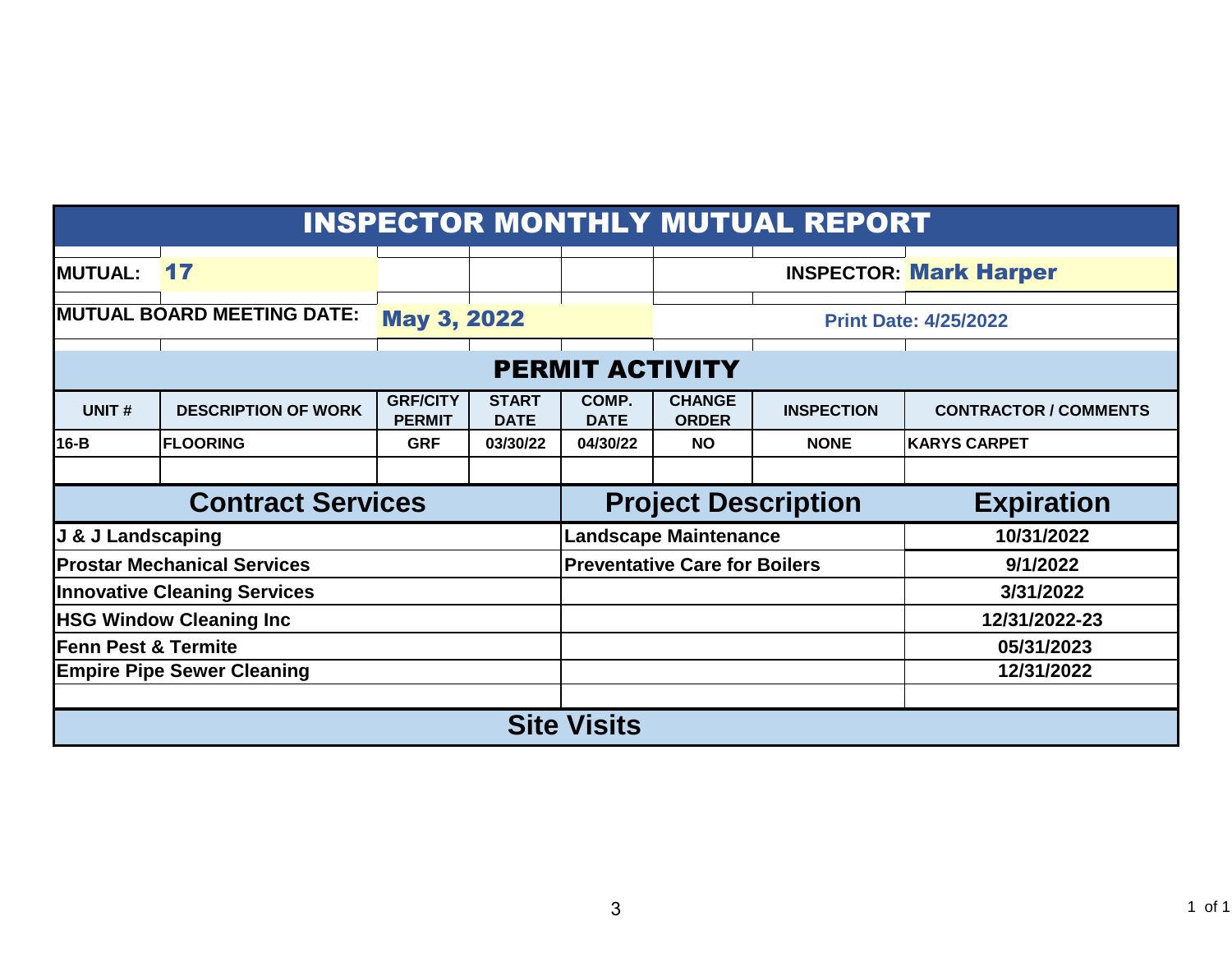# *Mutual Corporation No. Seventeen*

**MEMO**

**TO:** MUTUAL BOARD OF DIRECTORS **FROM:** MUTUAL ADMINISTRATION **SUBJECT:** DISCUSS AND VOTE TO APPROVE MUTUAL MONTHLY FINANCES (NEW BUSINESS, ITEM A) **DATE:** MAY 03, 2022 **CC:** MUTUAL FILE

I move to acknowledge, that per the requirements of Civil Code Section 5500(a)-(f), a review has been completed of the mutual's reconciliations of the operating and reserve accounts, operating revenues and expenses compared to the current year's budget, statements prepared by the financial institutions where the mutual has its operating and reserve accounts, an income and expense statement for the mutual's operating and reserve accounts, the check registers, monthly general ledger and delinquent assessment receivable reports for the month of March 2022.